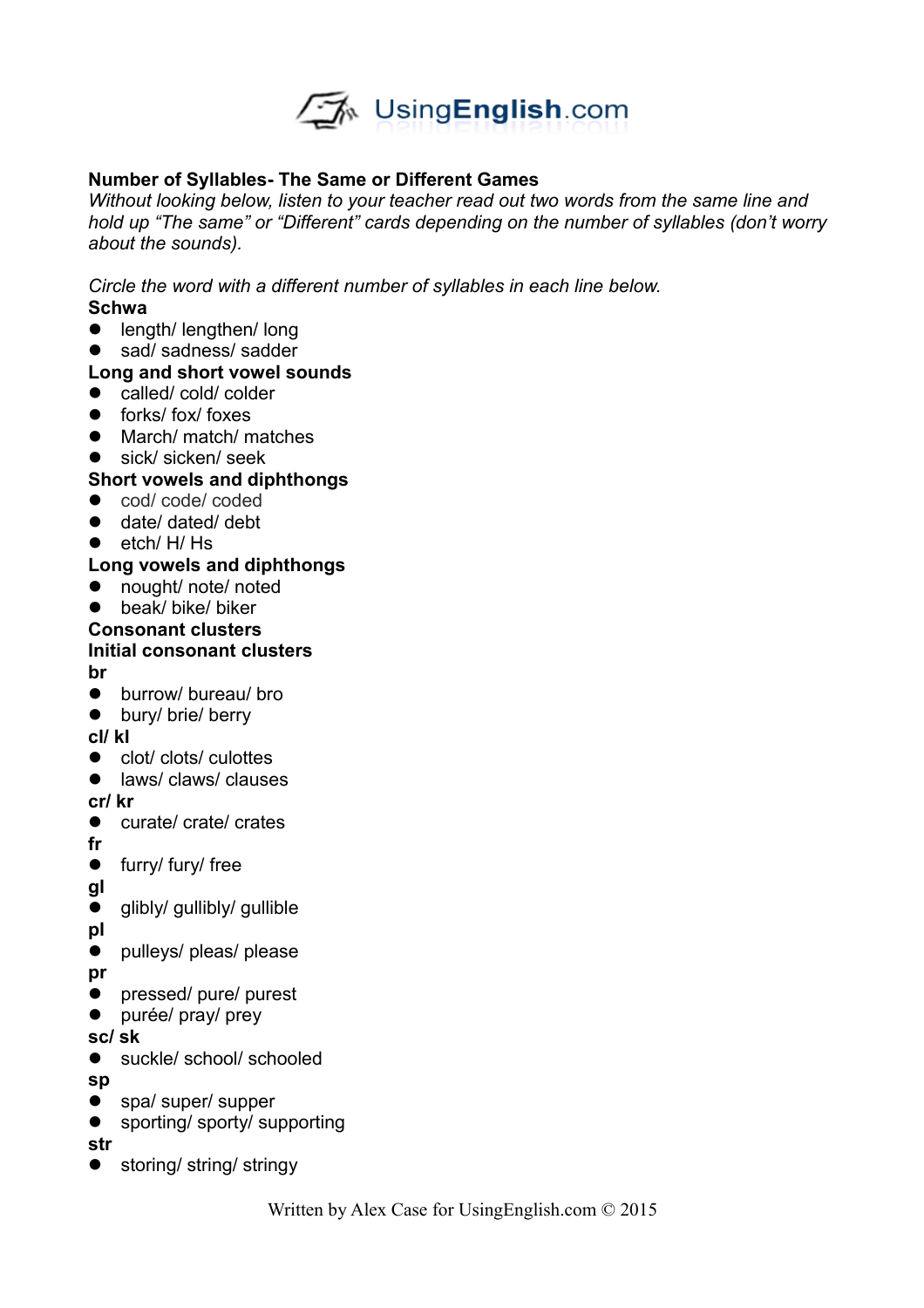

- **tr •** Tory/ tree/ trees **Final consonant clusters ft** ● soft/ softie/ soften **cks/ ks/ x** • tax/ taxes/ taxi **ksth/ xth** ● sicken/ six/ sixth **mp** scamp/ scampi/ scam **mpt**  • temp/ tempt/ tempted **Final consonants b** ● cab/ cabbie/ cabs ● tab/ taboo/ tabs **ch** • catch/ catches/ catchy • itch/ itches/ itchy **d** ● conned/ condo/ con food/ foodie/ foods **dj** dodge/ dodgy/ dodges **•** orange/ orangey/ oranges **f** • coffee/ cough/ coughing **g** • fog/ foggy/ fogged • mugs/ muggy/ mugged **k** ● cook/ cuckoo/ cooked • hike/ haiku/ hikes **l** • fall/ fell/ fellow • goal/ goalie/ goals **m** am/ M/ MU **n** • can/ canoe/ canned ● man/ Man U/ menu **p** • hip/ hippie/ hips ● sup/ super/ supper **s**
- price/ pricey/ prices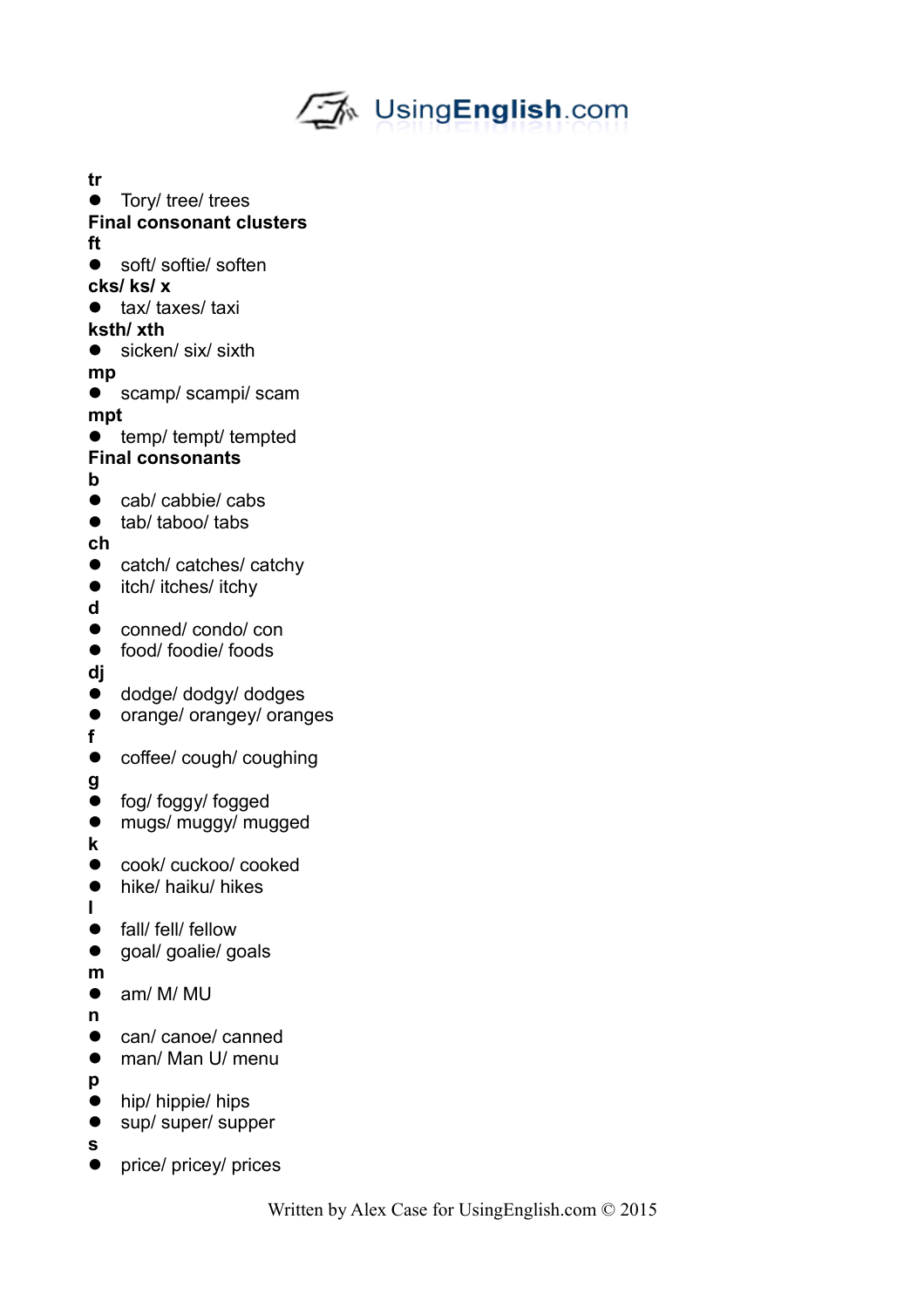

- **•** residence/ residency/ resident
- youth/ use/ you sue

**sh**

- push/ pushy/ pushed
- rush/ Russia/ Russian
- **t**
- act/ actor/ acting
- ant/ anti/ ants
- get/ got/ ghetto
- ought/ auto/ autos
- **th**
- smooth/ smoothie/ smoother
- **v**
- move/ movie/ moves
- **z**
- **•** choose/ choosy/ chooses
- ease/ easy/ eases

# **Two vowel sounds together**

- **•** bully/ bullied/ bullying
- worried/ worry/ worrying
- ski/ skier/ skiing
- thirteenth/ thirtieth/ thirty
- $\bullet$  tie/ tire/ tired
- quiet/ quit/ quite
- **s**
- colleagues/ college/ colleges
- apologise/ apologises/ apologies

# **s and ed**

- films/ filmed/ filming
- mix/ mixed/ mixes
- need/ needed/ needs
- script/ scripted/ scripts

#### **Adverbs**

**•** fiscal/ fiscally/ physical

#### **Contractions**

- aren't/ are not/ are
- he'd/ he's/ he is
- I'd/ I'd've/ I've
- $\bullet$  it/ it'll/ it will
- should/ shouldn't/ should've
- want/ won't/ want to
- we have/ weave/ we've
- wheel/ we'll/ we will
- your/ you are/ you're

#### **Others**

double/ double U/ W

*Check your answers, then play the same holding up cards game in groups.*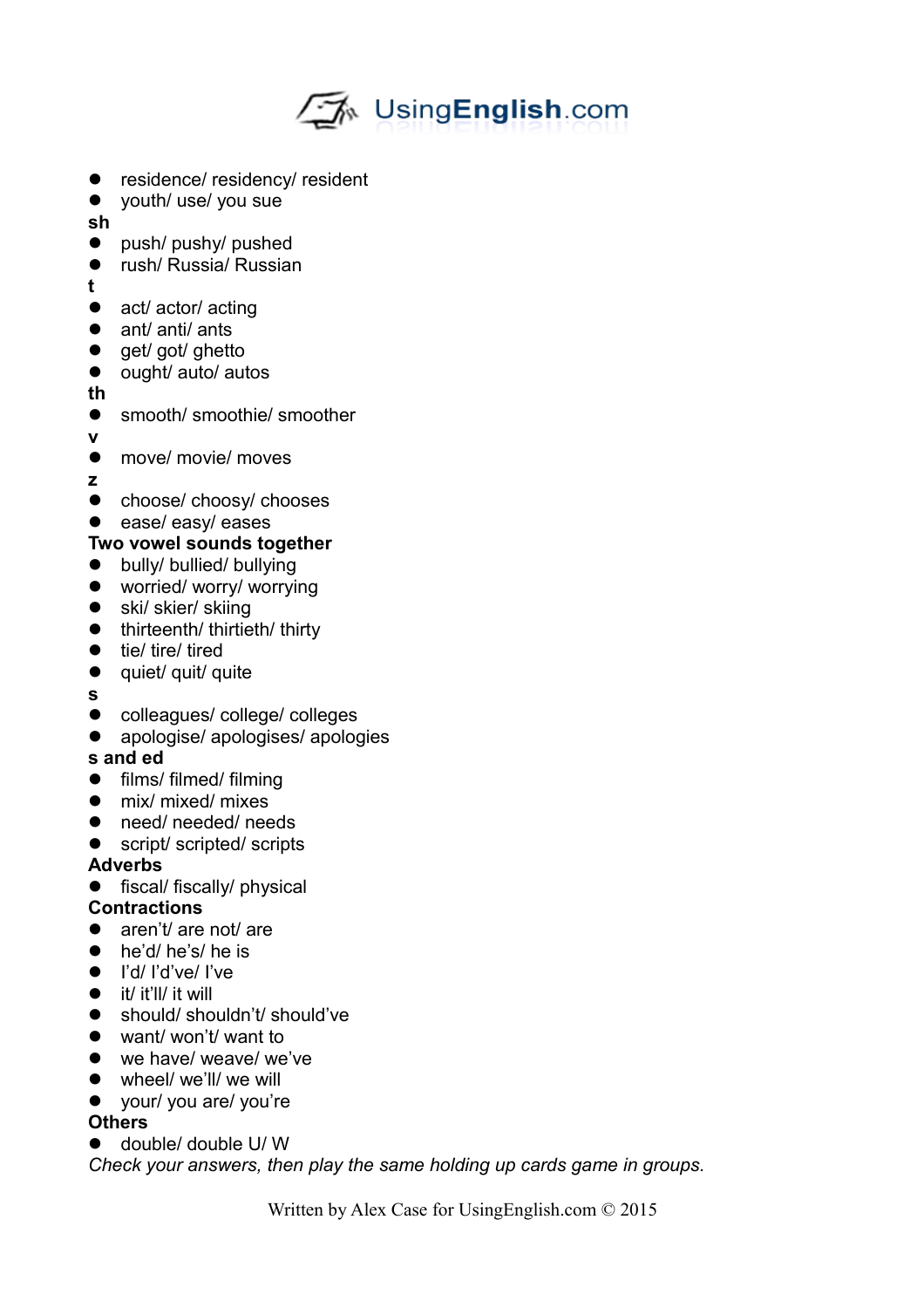

**Number of syllables The same or different games Cards to hold up**

| The same    | <b>Different</b> |
|-------------|------------------|
| The same    | Different        |
| The same    | Different        |
| The same    | <b>Different</b> |
| The same    | Different        |
| I he same I | Different        |
| The same I  | <b>Different</b> |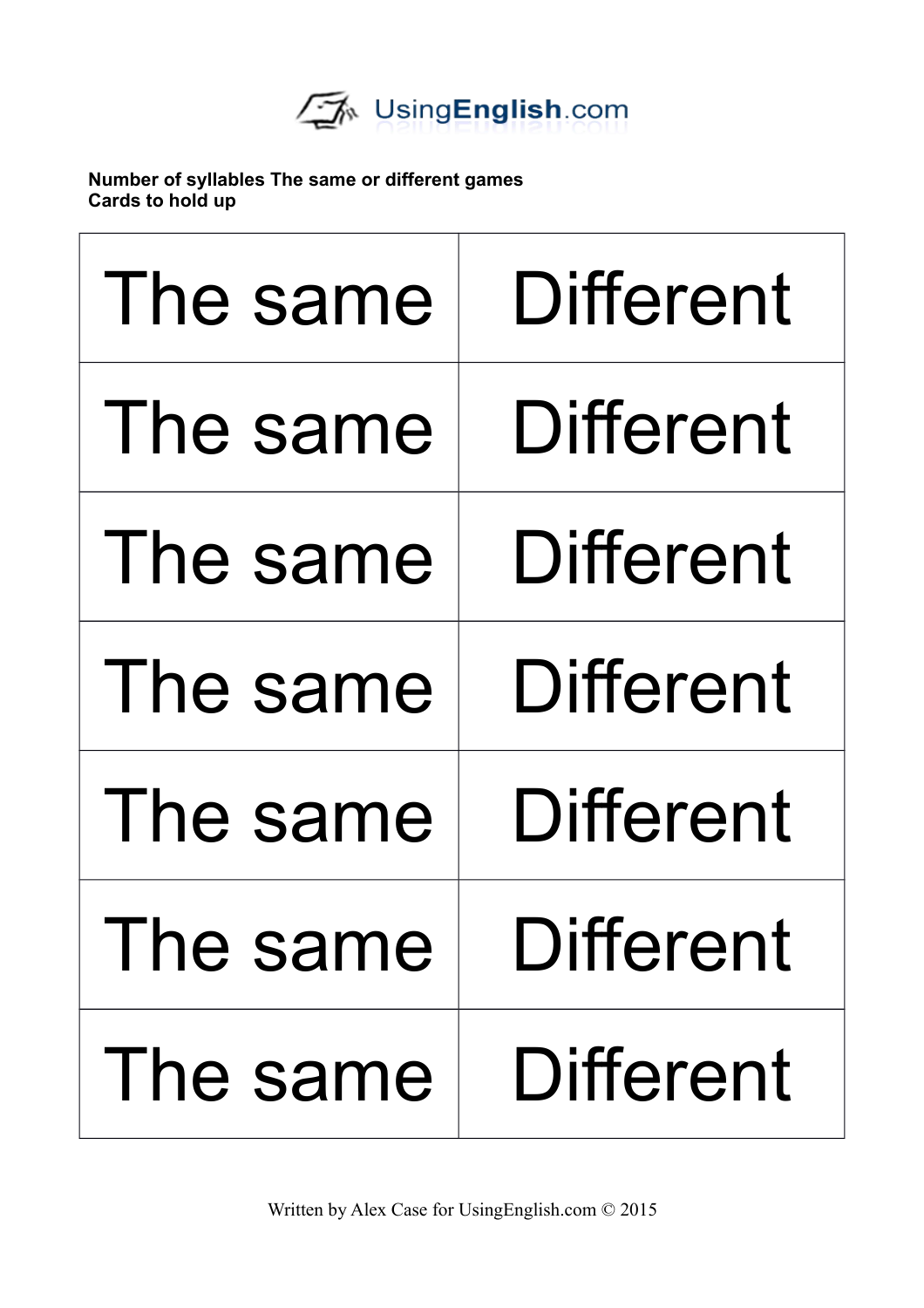

#### **Number of syllables The same or different games Answer key**

*The word with a different number of syllables is underlined.*  **Schwa**

- **•** length/ lengthen/ long
- sad/ sadness/ sadder

#### **Long and short vowel sounds**

- called/ cold/ colder
- **•** forks/ fox/ foxes
- March/ match/ matches
- sick/ sicken/ seek

#### **Short vowels and diphthongs**

- cod/ code/ coded
- date/ dated/ debt
- $e$  etch/ H/ Hs

#### **Long vowels and diphthongs**

- nought/ note/ noted
- beak/ bike/ biker
- **Consonant clusters**

# **Initial consonant clusters**

**br**

- **•** burrow/ bureau/ bro
- bury/ brie/ berry

**cl/ kl**

- clot/ clots/ culottes
- **e** laws/ claws/ clauses

#### **cr/ kr**

- curate/ crate/ crates
- **fr**
- **•** furry/ fury/ free
- **gl**
- **•** glibly/ gullibly/ gullible
- **pl**
- pulleys/ pleas/ please

**pr**

- **•** pressed/ pure/ purest
- purée/ pray/ prey
- **sc/ sk**
- suckle/ school/ schooled

**sp**

- spa/ super/ supper
- **•** sporting/ sporty/ supporting

**str**

● storing/ string/ stringy

**tr**

• Tory/ tree/ trees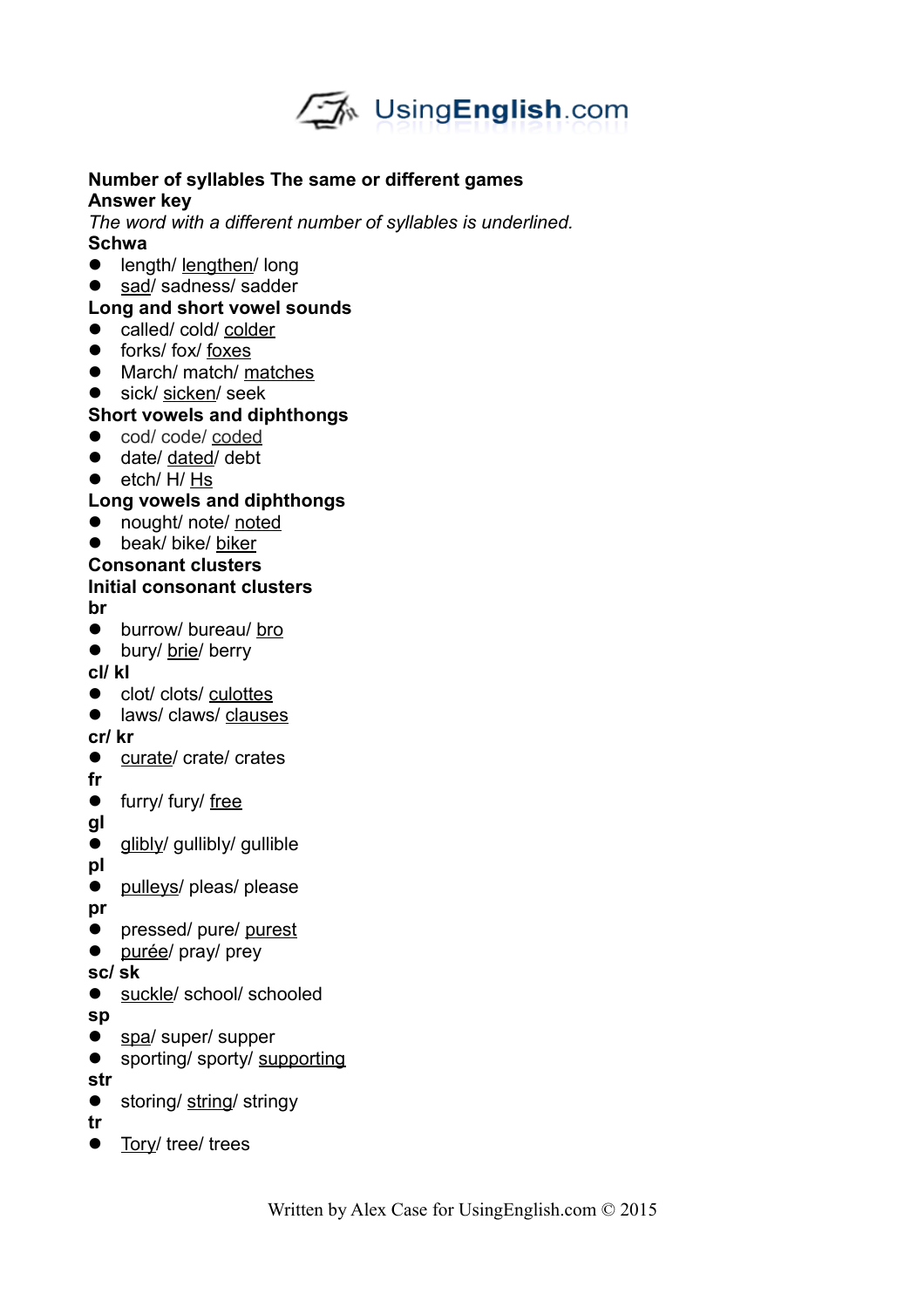

#### **Final consonant clusters**

**ft**

- soft/ softie/ soften
- **cks/ ks/ x**
- tax/ taxes/ taxi

# **ksth/ xth**

● sicken/ six/ sixth

**mp**

- **•** scamp/ scampi/ scam **mpt**
- **•** temp/ tempt/ tempted

# **Final consonants**

- **b**
- cab/ cabbie/ cabs
- tab/ taboo/ tabs

**ch**

- catch/ catches/ catchy
- itch/ itches/ itchy
- **d**
- conned/ condo/ con
- food/ foodie/ foods
- **dj**
- $\bullet$  dodge/ dodgy/ dodges
- $\bullet$  orange/ orangey/ oranges
- **f**
- coffee/ cough/ coughing

**g**

- fog/ foggy/ fogged
- $\bullet$  mugs/ muggy/ mugged
- **k**
- **cook/** cuckoo/ cooked
- hike/ haiku/ hikes
- **l** • fall/ fell/ fellow
- **q** goal/ goalie/ goals

**m**

- am/ M/ MU
- **n**
- can/ canoe/ canned
- man/ Man U/ menu
- **p**
- hip/ hippie/ hips
- sup/ super/ supper
- **s**
- price/ pricey/ prices
- **•** residence/ residency/ resident
- youth/ use/ you sue